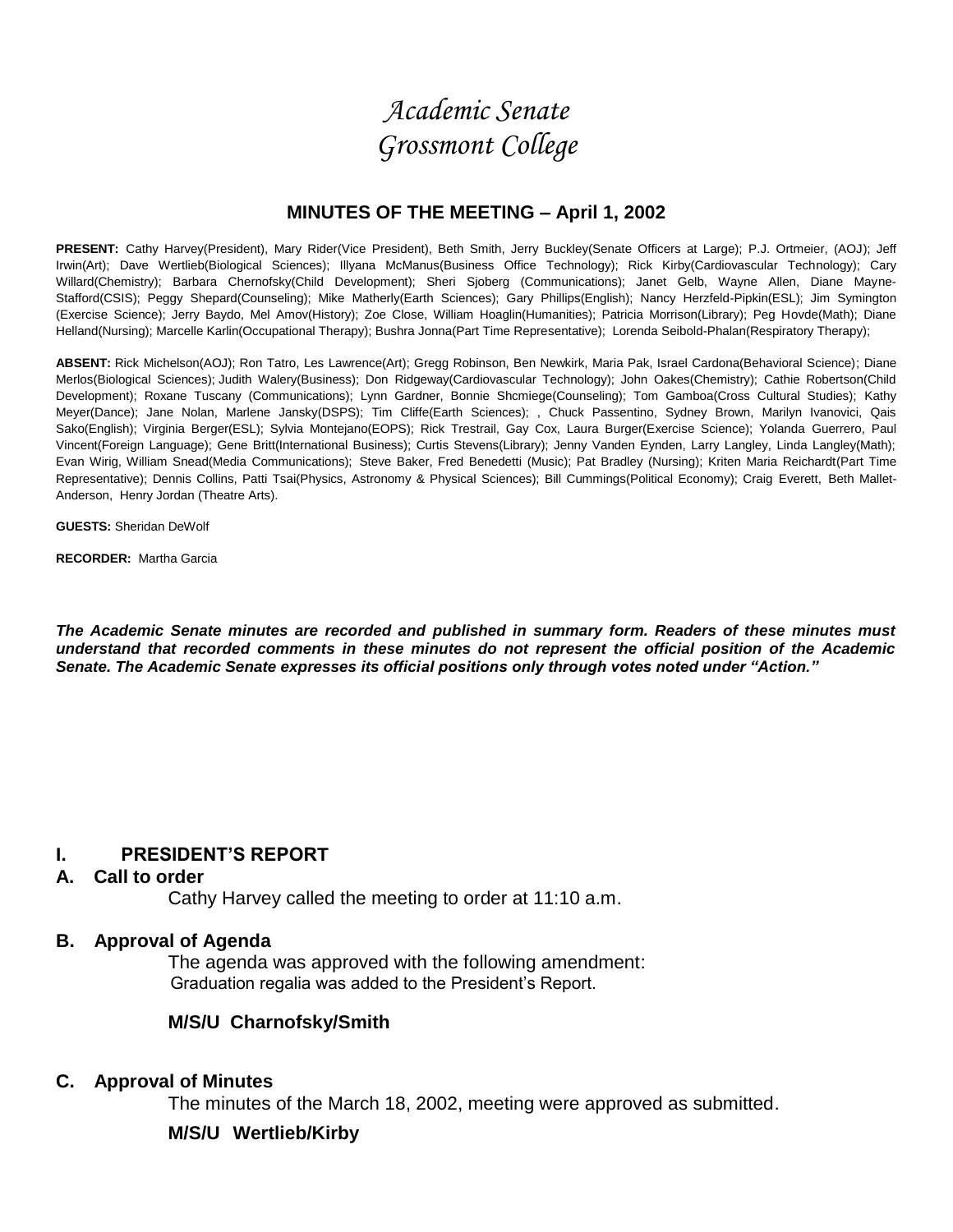# **D. Graduation Regalia**

# **Presented by Janet Althaus**

Janet informed senators that the Grossmont College Commencement Ceremony will take place on June  $6<sup>th</sup>$ ; therefore, it is time to order the graduation regalia. For more information, faculty may call extension 7668 or stop by the College Bookstore to put in an order. Orders need to be received by April  $11<sup>th</sup>$  to guarantee getting the regalia on time.

# **E. Part Time Senate Election – Nomination Committee Needed**

Bushra Jonna's term as Part Time Academic Senate Representative will end on May 31, 2002. Cathy Harvey asked for three faculty members to serve on a Nominations Committee that will facilitate the nomination for a new Part-time representative. Barbara Chernofsky, Mary Rider, and Illyana McManus volunteered.

# **F. On-line Printing Request**

# **Presented by Roz Scott and Phillip Phan**

Roz and Phillip presented the recently designed Printing Department web site. The web page includes information about the department, department services, a list of supplies, a job submission form, ordering tips, and department news. Faculty and staff will now be able to order supplies and submit printing requests online. Phillip guided senators through each of the page's options and gave special instructions on how to submit the job submission form. This function will not be available until Summer 2002.

# **II. ACTION ITEMS**

# **A. PE9 Procedural Addition**

The PE9 Procedural Addition was approved as follows:

*Faculty appointments to a Search and Interview Committee when the direct report is an administrator*

If the direct report for a full time faculty position will be an administrator, the *Senate Officers at each College assume the responsibility to identify the most appropriate discipline that has functional characteristics closely paralleling the duties and responsibilities of the full time job description. The department chair or coordinator of that discipline will may assume the responsibility to recommend to the Academic Senate President those faculty members of to serve on the S&I Committee. In the absence of such a chair or coordinator, the Senate Officers will assume responsibility for identifying faculty members of the S&I Committee to recommend to the Academic Senate President for approval.*

The motion was approved with the additions indicated in bold.

## **M/S/U Wertlieb/Amov**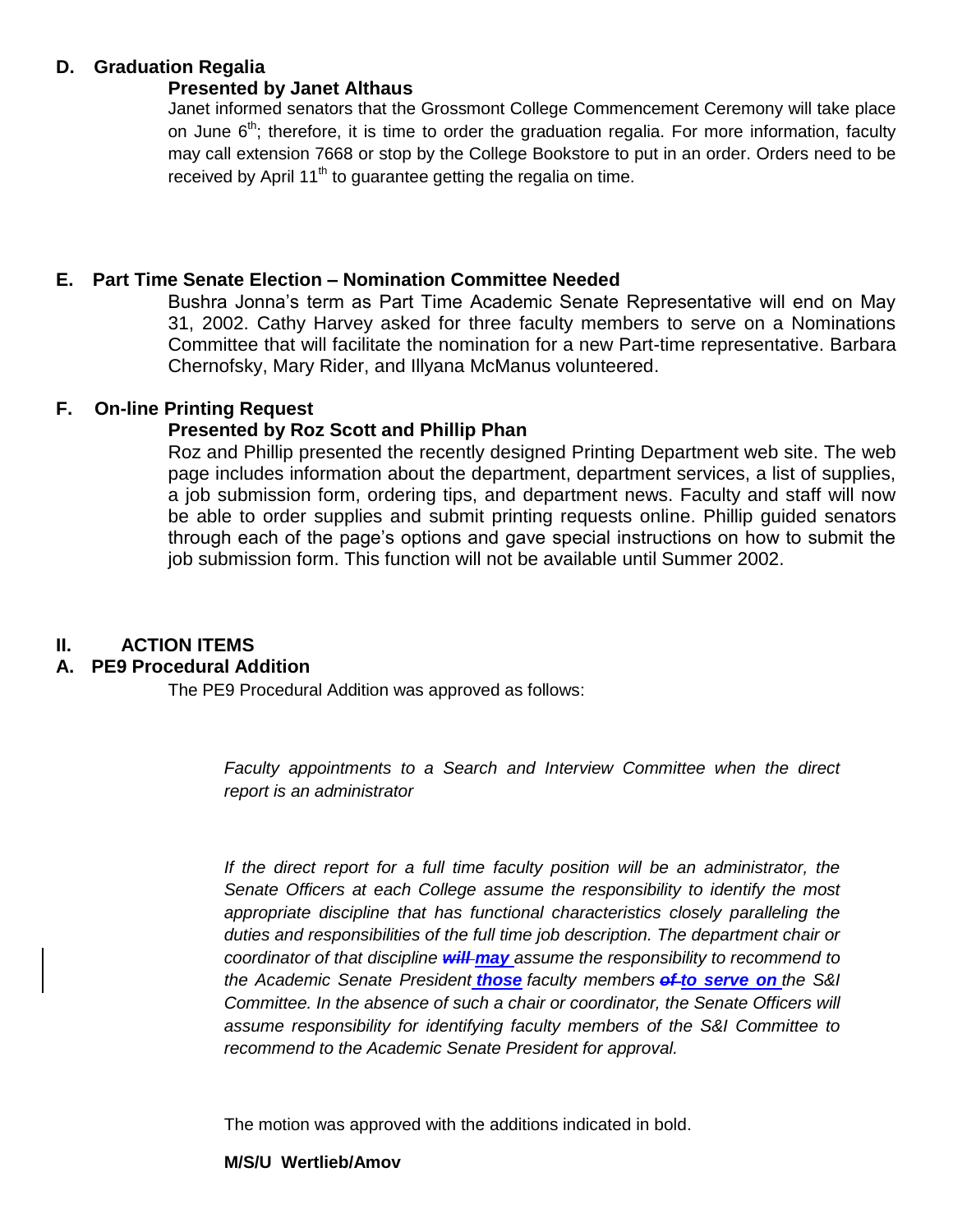# **B. Catalog Review Senate Resolution Presented by Sheridan DeWolf**

The Catalog Review Process Resolution was approved as follows:

## *Grossmont College Catalog Review Process Resolution Draft 031402*

*Whereas the ability of students to transfer, to meet career objectives and to be certified for general education is jeopardized when course outlines are not current, and*

*Whereas more and more universities and colleges will not articulate a course with an outline over five years old, and*

*Whereas course outlines from Grossmont College are shared with other institutions for consideration for possible course articulation, and*

*Whereas Title 5 requires the revision review of course outlines every five years, and*

*Whereas the official course outline serves as a guide for adjunct and other faculty in determining what is critical to a course, and*

*Whereas the college catalog should reflect courses that are current and that are being offered in the curriculum, and*

*Whereas it is the professional responsibility of faculty to ensure the academic integrity of coursework at Grossmont College,*

Let it be resolved that the Grossmont College Academic Senate supports the *catalog review process and delegates the Title III Catalog Review Task Force with creating procedures to meet Title 5 mandates relative to maintaining catalog currency.*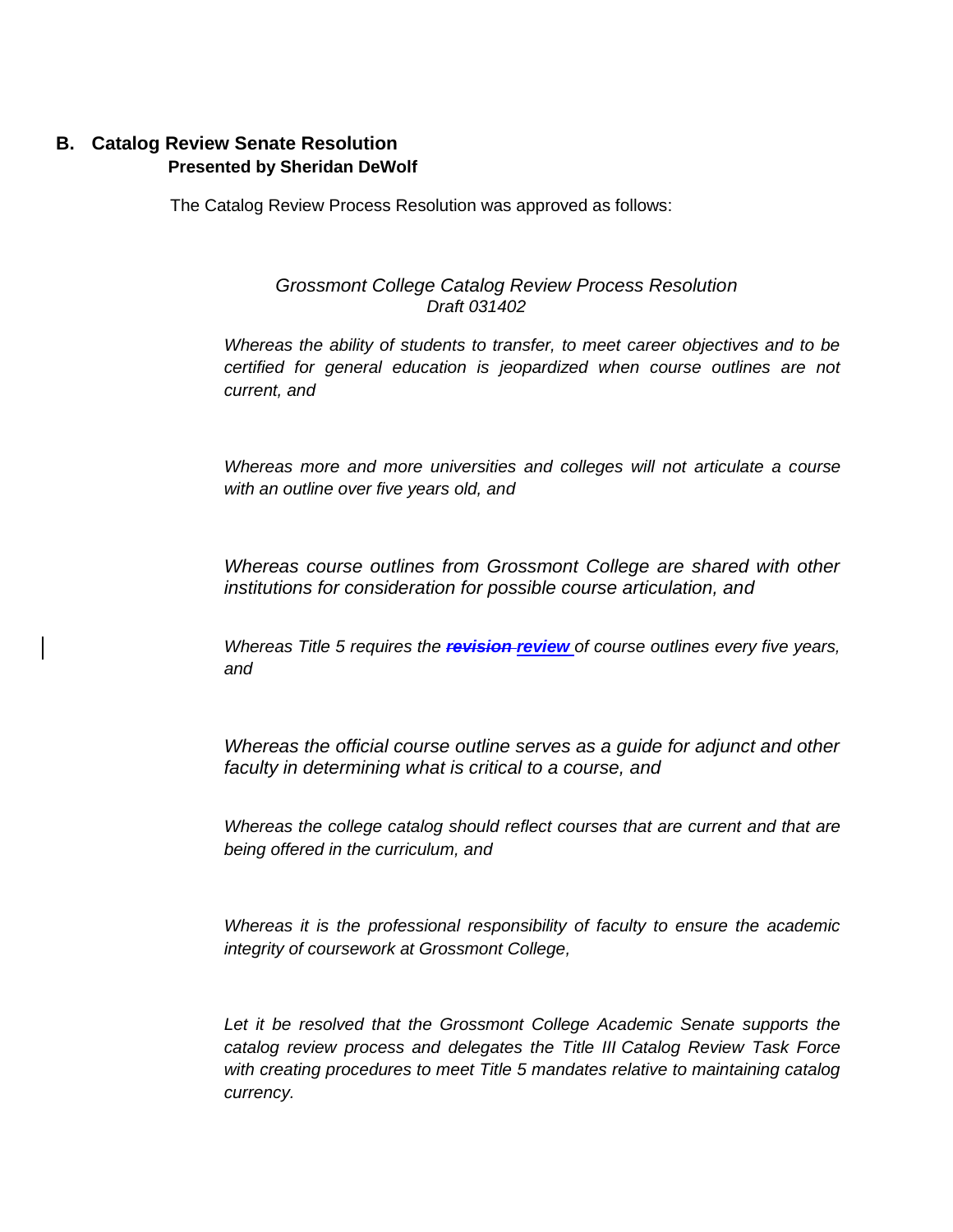Let it further be resolved that the Academic Senate recognizes that the chairs *and coordinators, Program Review Committee, Curriculum Committee, and instructional administration will all play critical roles in implementing this process.*

*Let it further be resolved that the Title III Catalog Review Task Force will report these procedures to the Academic Senate for final approval.*

## **M/S/U Wertlieb/Smith**

# **III. INFORMATION ITEMS**

#### **A. Upcoming Plenary Session Presented by Mary Rider**

In preparation for the Spring 2002 Plenary Session, local colleges met on March 23 to discuss resolutions that will receive state level consideration. The intent of the meeting was to have the resolutions ready to be presented at the up-coming plenary session. Mary Rider attended the meeting and explained that Matriculation cuts, CalWORKS cuts and Staff Development cuts were the three main topics of discussion.

Sheri Sjoberg will attend the Spring 2002 Plenary Session that will take place from April 4 through April 6, 2002. Senators may contact her with questions regarding concerns that they would like to see carried forward.

# **IV. COMMTTEE REPORTS**

### **A. ICC Committee Report**

## **Introductory Remarks**

### **Presented by Gary Phillips**

Gary explained that as distance education is becoming a more common mode of presentation, the Distance Education Task Force will make four consecutive presentations to the senate to cover as many aspects as possible.

### **Distance Education Task Force Update**

### **Presented by Jerry Baydo**

Today's presentation focused on instructor and student orientation. Jerry explained that there are currently 40 online courses being offered at Grossmont College, and that 70 or more are expected to be offered in the fall. Therefore, orientation for both faculty and students is essential. Jerry highly recommends completion of EDU 214 for instructors. He has also recommended that an online faculty coordinator be assigned.